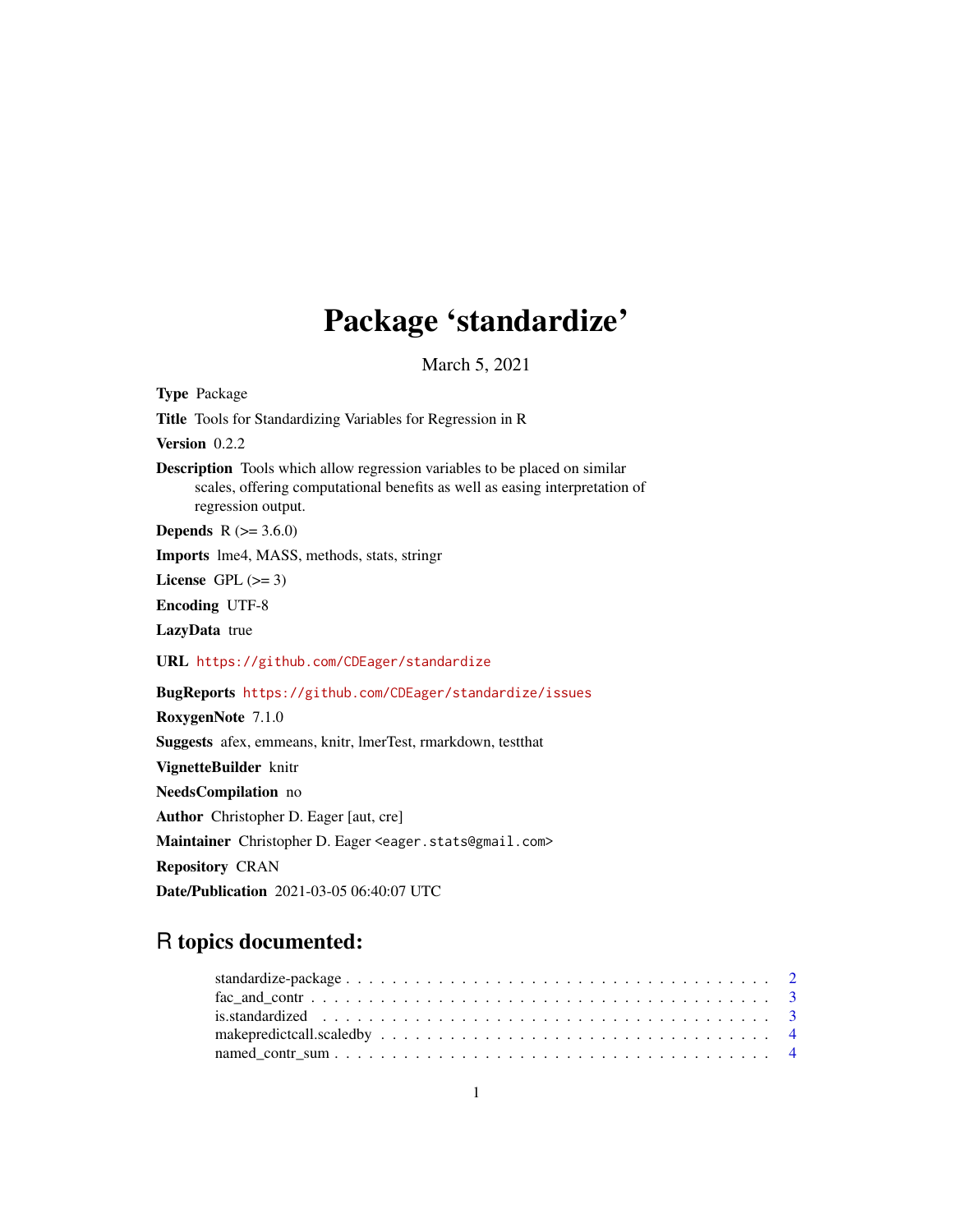#### <span id="page-1-0"></span>2 standardize-package

| Index | 18 |
|-------|----|

standardize-package *standardize: Tools for Standardizing Variables for Regression in R.*

#### Description

The standardize package provides tools for standardizing variables prior to regression (i.e. placing all of the variables to be used in a regression on similar scales). When all of the predictors in a regression are on a similar scale, it makes the interpretation of their effect sizes more comparable. In the case of gaussian regression, placing the response on unit scale also eases interpretation. Standardizing regression variables also has computational benefits in the case of mixed effects regressions, and makes determining reasonable priors in Bayesian regressions simpler. To view the package vignette, call vignette("using-standardize",package = "standardize"). To see the version history, call standardize.news().

#### Details

The [named\\_contr\\_sum](#page-3-1) function gives named sum contrasts to unordered factors, and allows the absolute value of the non-zero cells in contrast matrix to be specified through its scale argument. The [scaled\\_contr\\_poly](#page-8-1) function gives orthogonal polynomial contrasts to ordered factors, and allows the standard deviation of the columns in the contrast matrix to be specified through its scale argument. The [scale\\_by](#page-9-1) function allows numeric variables to be scaled conditioning on factors, such that the numeric variable has the same mean and standard deviation within each level of a factor (or the interaction of several factors), with the standard deviation specified through its scale argument.

The [standardize](#page-12-1) function creates a [standardized](#page-15-1) object whose elements can be used in regression fitting functions, ensuring that all of the predictors are on the same scale. This is done by passing the function's scale argument to [named\\_contr\\_sum](#page-3-1) for all unordered factors (and also any predictor with only two unique values regardless of its original class), to [scaled\\_contr\\_poly](#page-8-1) for all ordered factors, and to [scale\\_by](#page-9-1) for numeric variables which contain calls to the function. For numeric predictors not contained in a [scale\\_by](#page-9-1) call, [scale](#page-0-0) is called, ensuring that the result has standard deviation equal to the scale argument to [standardize](#page-12-1). Gaussian responses are always placed on unit scale, using [scale](#page-0-0) (or [scale\\_by](#page-9-1) if the function was used on the left hand side of the regression formula). Offsets for gaussian models are divided by the standard deviation of the raw response (within-factor-level if [scale\\_by](#page-9-1) is used on the response).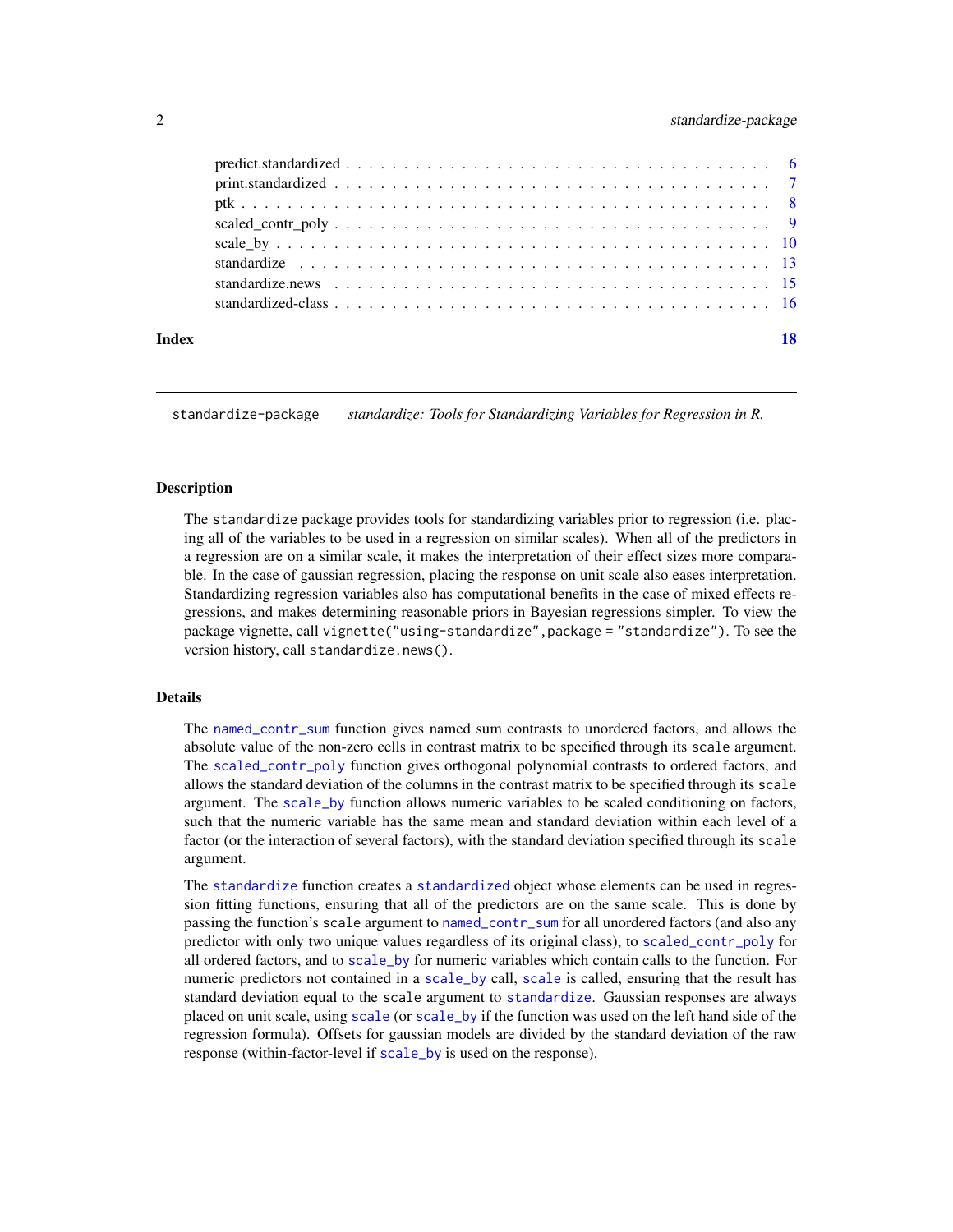<span id="page-2-0"></span>fac\_and\_contr 3

#### Author(s)

Christopher D. Eager <eager.stats@gmail.com>

fac\_and\_contr *Create a factor and specify contrasts.*

#### Description

The fac\_and\_contr function is a convenience function which coerces x to a factor with specified levels and contrasts.

#### Usage

fac\_and\_contr(x, levels, contrasts, ordered = FALSE)

#### Arguments

| X         | An object coercible to factor.                                             |
|-----------|----------------------------------------------------------------------------|
| levels    | A character vector of levels for the factor.                               |
| contrasts | A matrix of contrasts for the factor.                                      |
| ordered   | A logical indicating whether or not the factor is ordered (default FALSE). |

#### Author(s)

Christopher D. Eager <eager.stats@gmail.com>

#### See Also

[named\\_contr\\_sum](#page-3-1) (unordered factors) and [scaled\\_contr\\_poly](#page-8-1) (ordered factors).

<span id="page-2-1"></span>is.standardized *Determine if an object has class* [standardized](#page-15-1)*.*

#### Description

Determine if an object has class [standardized](#page-15-1).

#### Usage

```
is.standardized(object)
```
#### Arguments

object Any R object.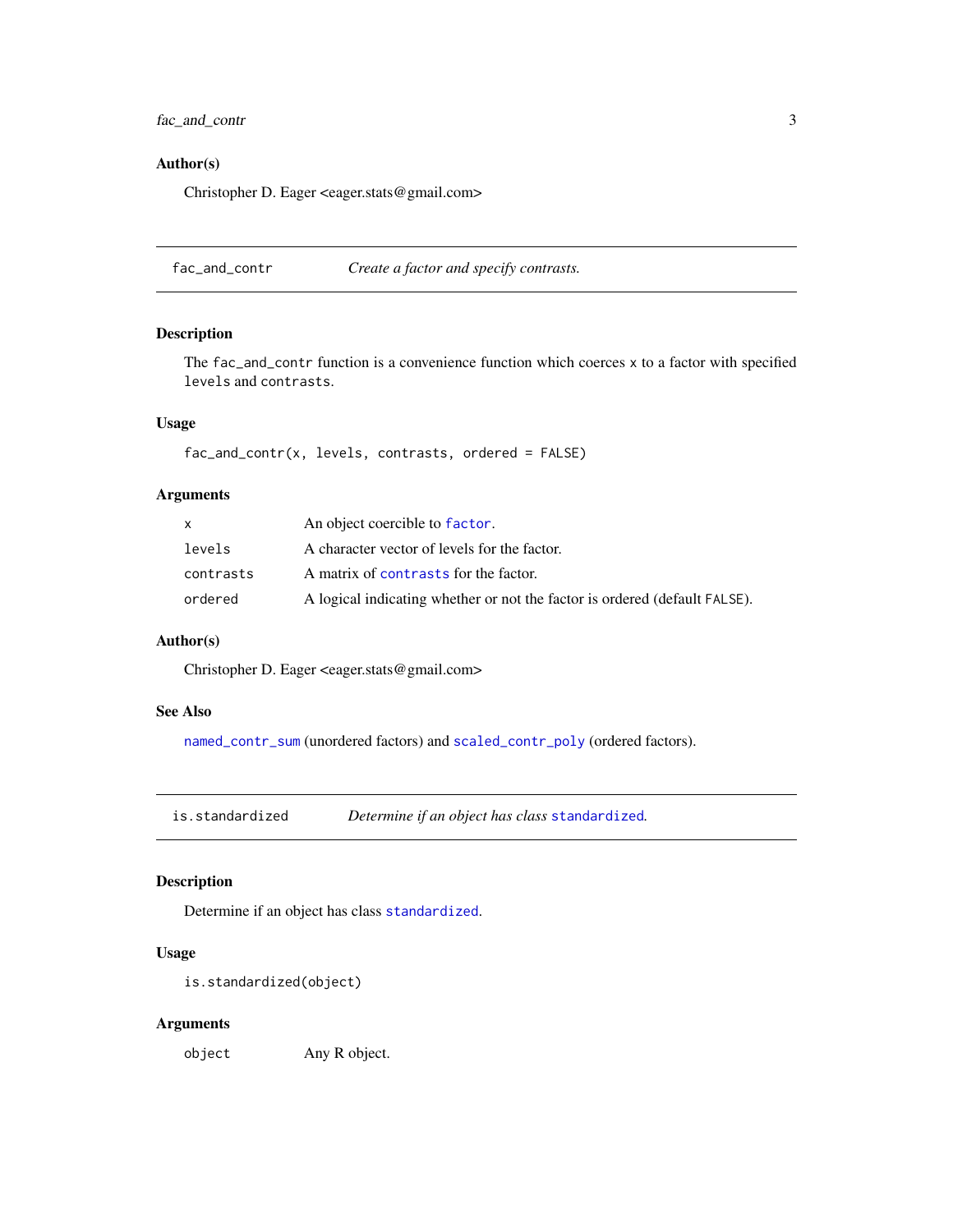#### <span id="page-3-0"></span>Value

TRUE if object is the result of a [standardize](#page-12-1) call and FALSE otherwise.

#### Author(s)

Christopher D. Eager <eager.stats@gmail.com>

makepredictcall.scaledby

*S3* [makepredictcall](#page-0-0) *method for class* scaledby*.*

#### Description

Allows [scale\\_by](#page-9-1) to be used within a regression [formula](#page-0-0) and ensures that the predvars attribute makes the correct call to scale\_by.

#### Usage

## S3 method for class 'scaledby' makepredictcall(var, call)

#### Arguments

var, call See [makepredictcall](#page-0-0).

#### Author(s)

Christopher D. Eager <eager.stats@gmail.com>

<span id="page-3-1"></span>named\_contr\_sum *Create named sum contrasts for an unordered factor.*

#### Description

named\_contr\_sum creates sum contrasts for a factor which are named with the levels of the factor rather than with numbers (e.g. if a factor f1 has levels A, B, and C, then rather than creating contrast columns f11 and f12, it creates columns f1A and f1B). The absolute value of the non-zero elements of the matrix can also be specified.

#### Usage

```
named_count_sum(x, scale = 1, return_count = TRUE)
```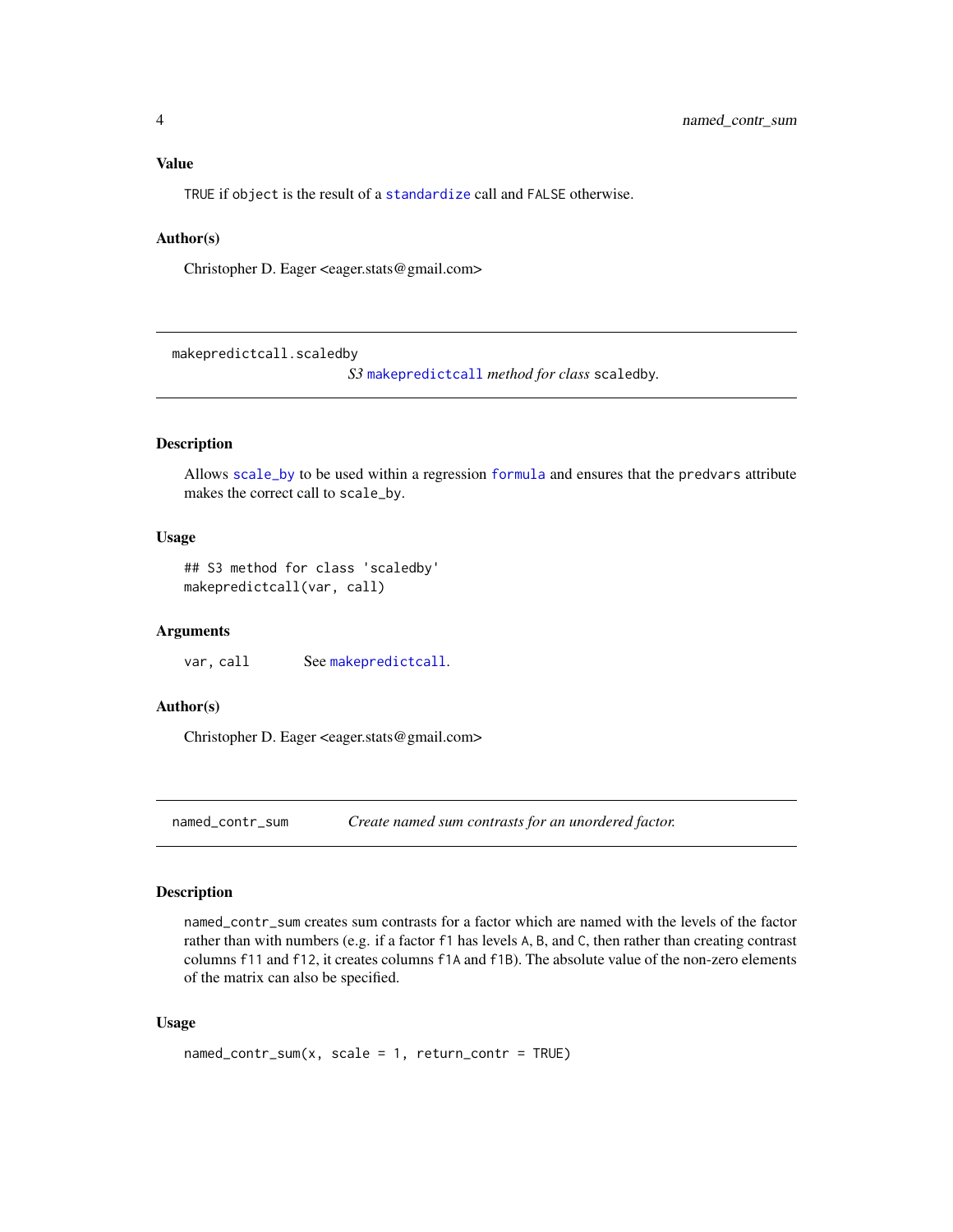#### <span id="page-4-0"></span>Arguments

| x            | An object coercible to factor or a numeric or character vector of levels.                                                                                                            |
|--------------|--------------------------------------------------------------------------------------------------------------------------------------------------------------------------------------|
| scale        | A positive number by which the entire contrast matrix returned by contr. sum<br>is multiplied. See 'Details'.                                                                        |
| return_contr | A logical. If TRUE (the default), a contrast matrix is returned. If FALSE, x is<br>converted to an unordered factor with the contrast matrix applied, and the factor<br>is returned. |

#### Details

First, x is coerced to factor, and its levels (excluding NA) are sorted alphabetically. If there are two unique values, and they are equal to (ignoring case) "F" and "T", "FALSE" and "TRUE", "N" and "Y", "NO" and "YES", or "0" and "1", then their order is reversed (this makes it so the positive level gets the dummy coefficient rather than the negative level, yielding a more intuitive interpretation for coefficients). Then contr. sum is called, and the column names of the resulting contrast matrix are set using the character vector of unique values (excluding the final element that gets coded as -1 for all dummy variables). This entire matrix is then multiplied by scale; with the default value of 1, this does not change the matrix; if, for example,  $scale = 0.5$ , then rather than each column containing values in  $-1, 0, 1$ , each column would contain values in  $-0.5, 0, 0.5$ . If return\_contr = TRUE, then this contrast matrix is returned. If return\_contr = FALSE, then x is converted to an unordered factor with the named sum contrasts and returned. NA is never assigned as a level in the contrast matrix or in the factor returned by the function, but NA values in x are not removed in the factor returned when return\_contr = FALSE. See the examples.

#### Value

If return\_contr = TRUE, a contrast matrix obtained from [contr.sum](#page-0-0) with named columns rather than numbered columns and deviations with magnitude scale. If return\_contr = FALSE, then x is returned as an unordered factor with the named sum contrasts applied.

#### Author(s)

Christopher D. Eager <eager.stats@gmail.com>

#### See Also

[scaled\\_contr\\_poly](#page-8-1) for ordered factors.

#### Examples

```
f <- factor(rep(c("a", "b", "c", NA), 2), levels = c("b", "c", "a"))
f \leftarrow addNA(f)levels(f) # NA listed as factor level
contrasts(f) # NA included in contrast matrix
named_contr_sum(f) # named sum contrasts (NA dropped; levels alphabetized)
named_contr_sum(levels(f)) # same output
named_contr_sum(f, return_contr = FALSE) # factor with named sum contrasts
named_contr_sum(f, 0.5) # deviations of magniude 0.5
```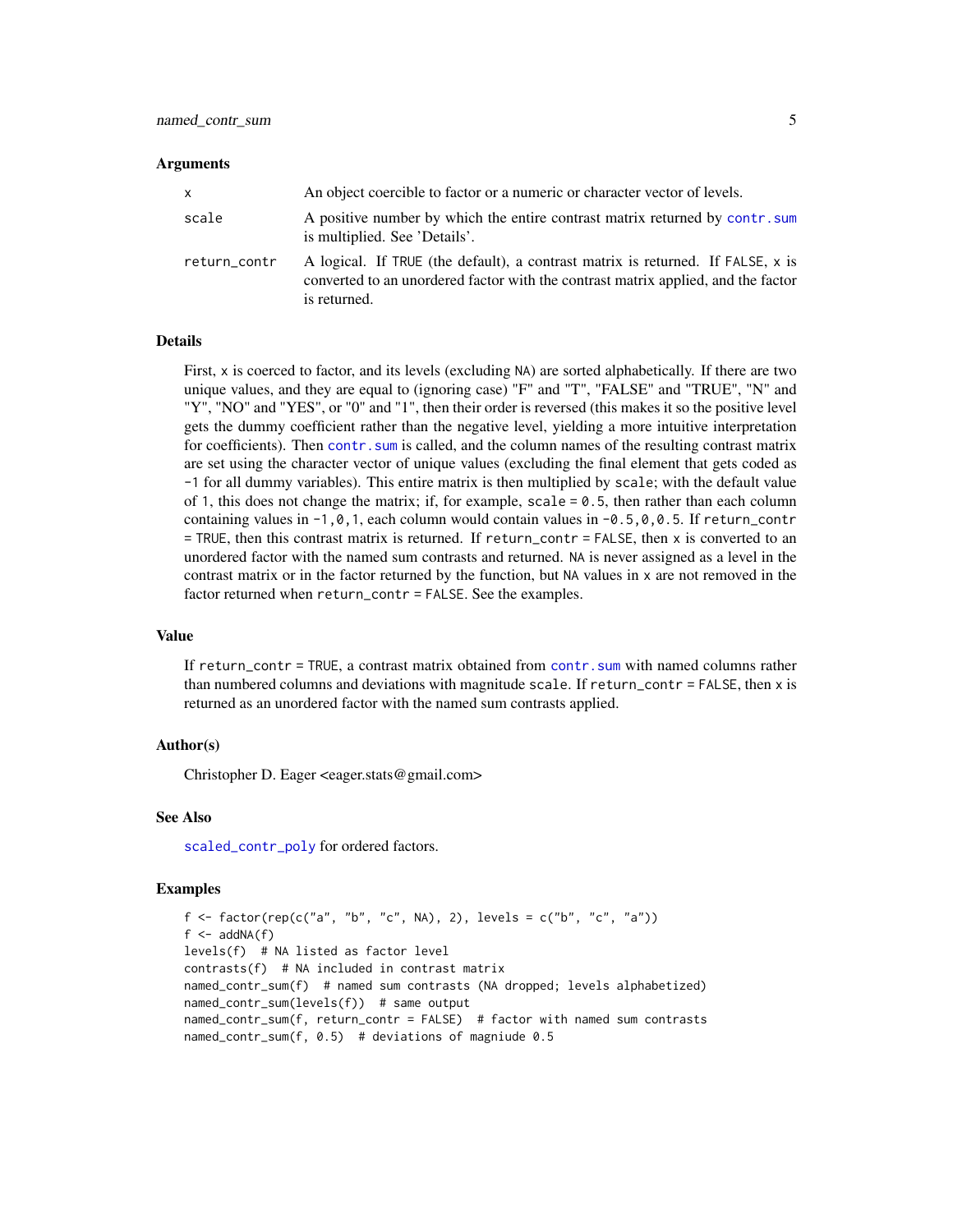```
f <- c(TRUE, FALSE, FALSE, TRUE)
class(f) # logical
named_contr_sum(f) # TRUE gets the dummy variable
f <- named_contr_sum(f, return_contr = FALSE)
class(f) # factor
named_contr_sum(letters[1:5]) # character argument
named_contr_sum(rep(letters[1:5], 2), return_contr = FALSE) # creates factor
# ordered factors are converted to unordered factors, so use with caution
f \leftarrow factor(rep(1:3, 2), ordered = TRUE)is.ordered(f) # TRUE
f
f <- named_contr_sum(f, return_contr = FALSE)
is.ordered(f) # FALSE
f
## Not run:
# error from stats::contr.sum because only one unique non-NA value
named_contr_sum(5)
named_contr_sum(rep(c("a", NA), 3))
## End(Not run)
```
<span id="page-5-1"></span>predict.standardized *Place new data into an already existing standardized space.*

#### Description

To put new data into the same standardized space as the data in the [standardized](#page-15-1) object, predict can be used with the standardized object as the first argument. The predict method also allows logicals response, fixed, and random to be used to specify which elements of the original data frame are present in newdata. A regression model fit with the formula and data elements of a [standardized](#page-15-1) object cannot be used to directly predict the response variable for new data. The new data must first be placed into the standardized space. If offsets were included in the formula argument used to create the standardized object, then when fixed = TRUE the offset variables must be in newdata. If an offset was passed to the offset argument in the call to [standardize](#page-12-1), then the offset cannot be passed to predict.

#### Usage

```
## S3 method for class 'standardized'
predict(
  object,
  newdata = NULL,response = FALSE,
  fixed = TRUE,
  random = TRUE,
  ...
)
```
<span id="page-5-0"></span>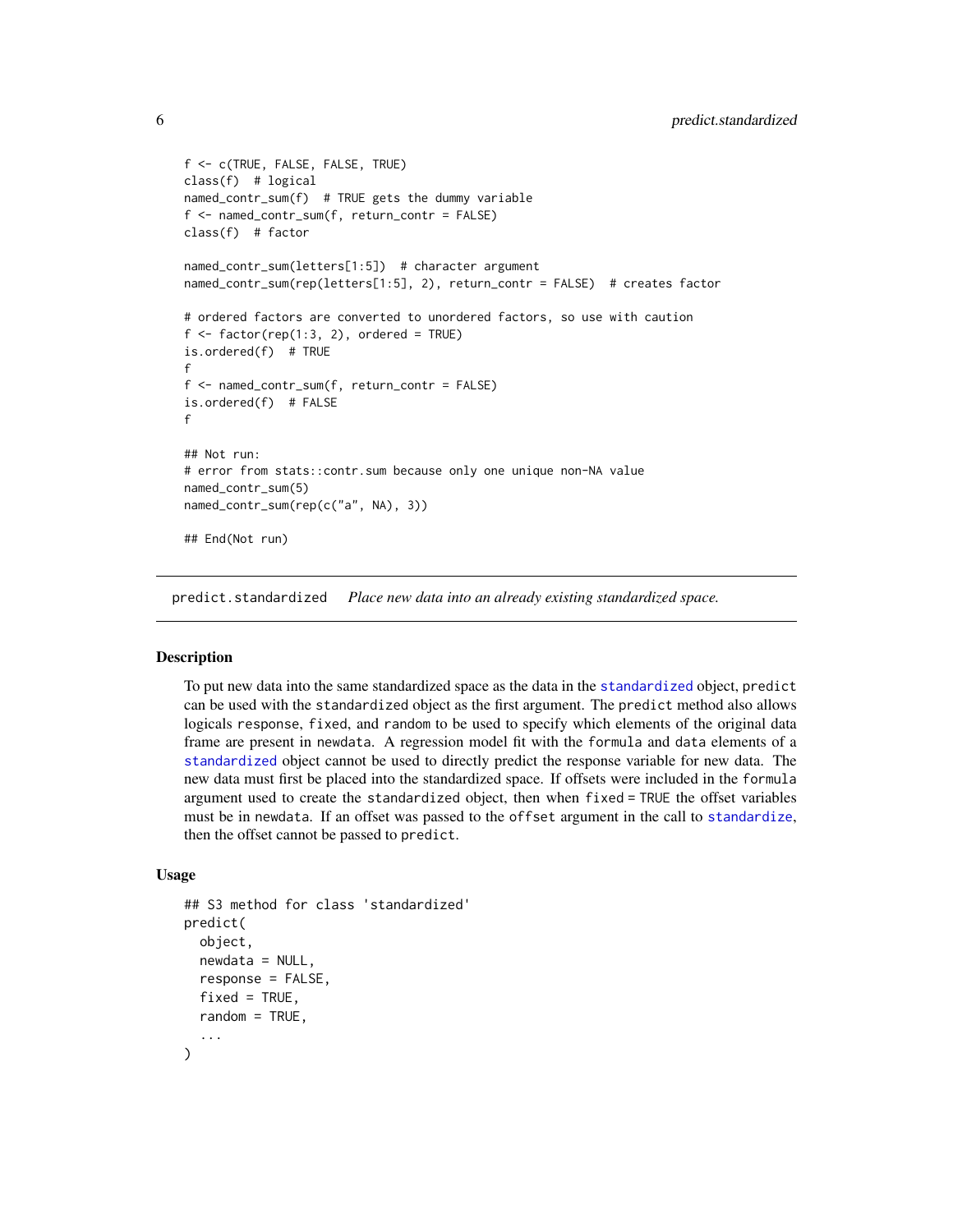#### <span id="page-6-0"></span>print.standardized 7

#### Arguments

| object   | An object of class standardized.                                                                                                     |
|----------|--------------------------------------------------------------------------------------------------------------------------------------|
| newdata  | Data to be placed into the same standardized space as the data in the call to<br>standardize which produced the standardized object. |
| response | A logical (default FALSE) indicating whether newdata contains the response<br>variable.                                              |
| fixed    | A logical (default TRUE) indicating whether newdata contains variables pertain-<br>ing to the fixed effects.                         |
| random   | A logical (default TRUE) indicating whether newdata contains variables pertain-<br>ing to the random effects.                        |
|          | Ignored with a warning.                                                                                                              |

#### Value

A data.frame with the newdata standardized using the pred element of the [standardized](#page-15-1) object.

#### Note

You may see a warning "contrasts dropped from factor  $\langle x \rangle$ " for each factor when predicting new data with a fitted model object, but this warning can be ignored (the actual predictions will still be correct).

#### Author(s)

Christopher D. Eager <eager.stats@gmail.com>

#### Examples

```
## Not run:
train <- subset(mydata, train)
test <- subset(mydata, !train)
train.s <- standardize(y \sim x1 + f1 + (1 \mid g1), train)
mod <- lmer(train.s$formula, train.s$data)
test.s <- predict(train.s, test, response = TRUE)
preds <- predict(mod, newdata = test.s) # can ignore warning about dropped contrasts
res <- test.s$y - preds
```
## End(Not run)

print.standardized *S3* print *method for class* [standardized](#page-15-1)*.*

#### Description

S3 print method for class [standardized](#page-15-1).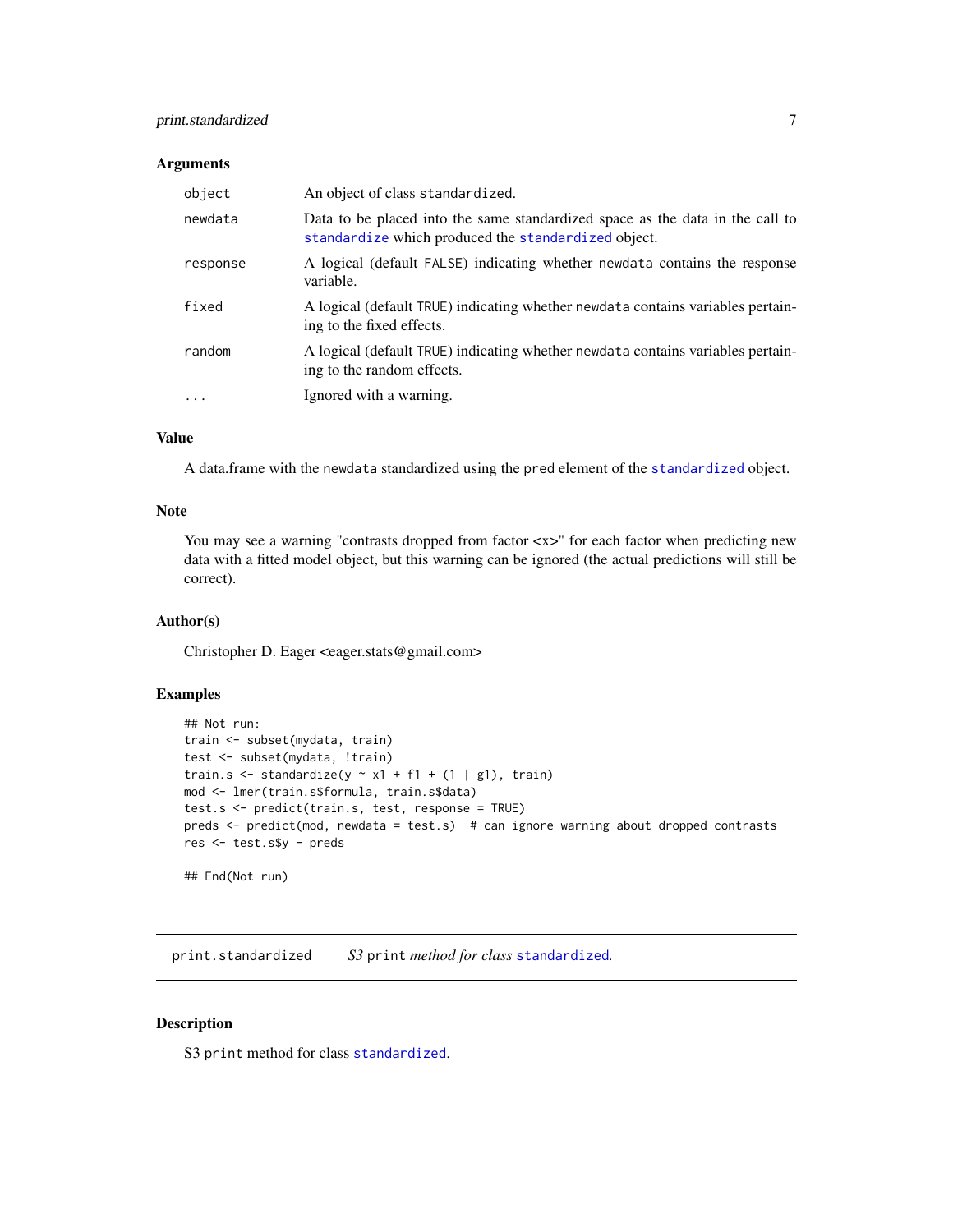#### <span id="page-7-0"></span>Usage

## S3 method for class 'standardized'  $print(x, \ldots)$ 

#### **Arguments**

|                         | An object of class standardized. |
|-------------------------|----------------------------------|
| $\cdot$ $\cdot$ $\cdot$ | Not used.                        |

#### Author(s)

Christopher D. Eager <eager.stats@gmail.com>

ptk *Duration and voicing measures of voiceless plosives in Spanish*

#### Description

A dataset containing measures of total duration and voiceless period duration for instances of intervocalic Spanish /p/, /t/, and /k/. The data are taken from 18 speakers in the task dialogues in the Spanish portion of the Glissando Corpus (the speakers are university students in Valladolid, Spain). If you analyze the ptk dataset in a publication, please cite Eager (2017) from the references section below.

#### Usage

ptk

#### Format

A data frame with 751 rows and 11 variables:

- cdur Total plosive duration, measured from preceding vowel intensity maximum to following vowel intensity maximum, in milliseconds.
- vdur Duration of the period of voicelessness in the vowel-consonant-vowel sequence in milliseconds.

place Place of articulation (Bilabial, Dental, or Velar).

stress Syllabic stress context (Tonic, Post-Tonic, or Unstressed).

prevowel Preceding vowel phoneme identity (a, e, i, o, or u).

posvowel Following vowel phoneme identity (a, e, i, o, or u).

wordpos Position of the plosive in the word (Initial or Medial).

wordfreq Number of times the word containing the plosive occurs in the CREA corpus.

speechrate Local speech rate around the consonant in nuclei per second.

sex The speaker's sex (Female or Male).

speaker Speaker identifier (s01 through s18).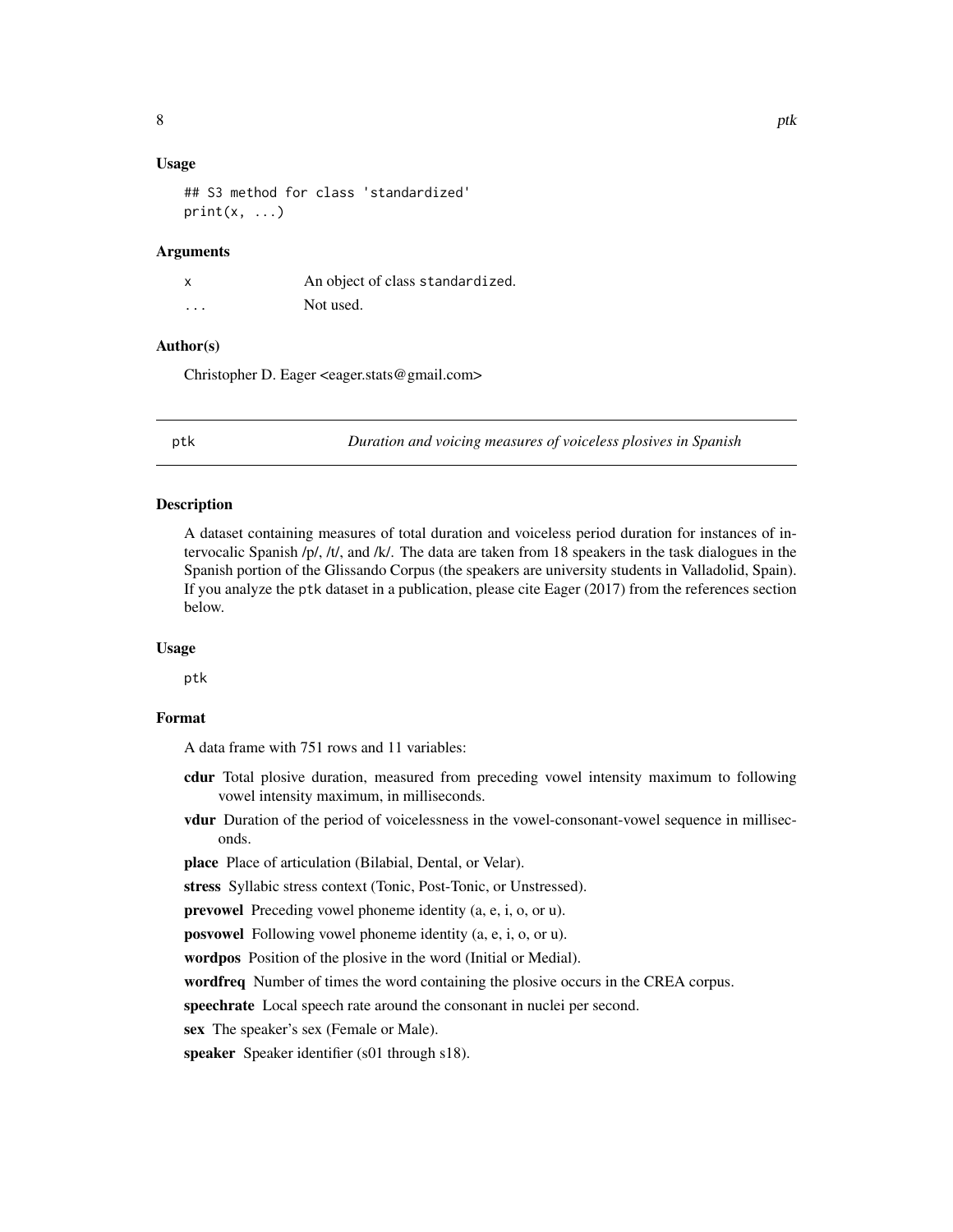#### <span id="page-8-0"></span>References

Eager, Christopher D. (2017). Contrast preservation and constraints on individual phonetic variation. Doctoral thesis. University of Illinois at Urbana-Champaign.

Garrido, J. M., Escudero, D., Aguilar, L., Cardeñoso, V., Rodero, E., de-la-Mota, C., . . . Bonafonte, A. (2013). Glissando: a corpus for multidisciplinary prosodic studies in Spanish and Catalan. Language Resources and Evaluation, 47(4), 945–971.

Real Academia Española. Corpus de referencia del español actual (CREA). Banco de Datos. Retrieved from http://www.rae.es

De Jong, N. H., & Wempe, T. (2009). Praat script to detect syllable nuclei and measure speech rate automatically. Behavior Research Methods, 41(2), 385–390.

<span id="page-8-1"></span>scaled\_contr\_poly *Create scaled orthogonal polynomial contrasts for an ordered factor.*

#### Description

The function [contr.poly](#page-0-0) creates orthogonal polynomial contrasts for an ordered factor, with the standard deviations of the columns in the contrast matrix determined by the number of columns. The scaled\_contr\_poly function takes this contrast matrix and alters the scale so that the standard deviations of the columns all equal scale.

#### Usage

```
scaled\_contr\_poly(x, scale = 1, return\_contr = TRUE)
```
#### Arguments

| X            | A factor, a numeric or character vector of levels ordered least to greatest, or a<br>single integer greater than or equal to 3. See 'Details'. |
|--------------|------------------------------------------------------------------------------------------------------------------------------------------------|
| scale        | A single positive number indicating the standard deviation for the columns of<br>the contrast matrix. Default is 1.                            |
| return_contr | A logical indicating whether the contrast matrix should be returned, or x as an<br>ordered factor with the contrasts applied. See 'Details'.   |

#### Details

If x is a factor, then the non-NA levels of x are used as the levels for the contrast matrix. If x is a vector, then the unique non-NA values in  $x$  in the order in which they appear in  $x$  are used as the levels for the contrast matrix. If  $x$  is a single integer greater than or equal to 3, then the numbers 1:x are used as the levels for the contrast matrix. Any other value for x results in an error (if  $x = 2$ , then polynomial contrasts are technically possible, but all binary predictors should be treated as unordered factors and coded with sum contrasts). [contr.poly](#page-0-0) is then called to obtain an orthogonal polynomial contrast matrix of the appropriate degree. The contrast matrix is is put on unit scale and then multiplied by the scale argument, resulting in an orthogonal polynomial contrast matrix where each column has standard deviation scale. If return\_contr = TRUE, the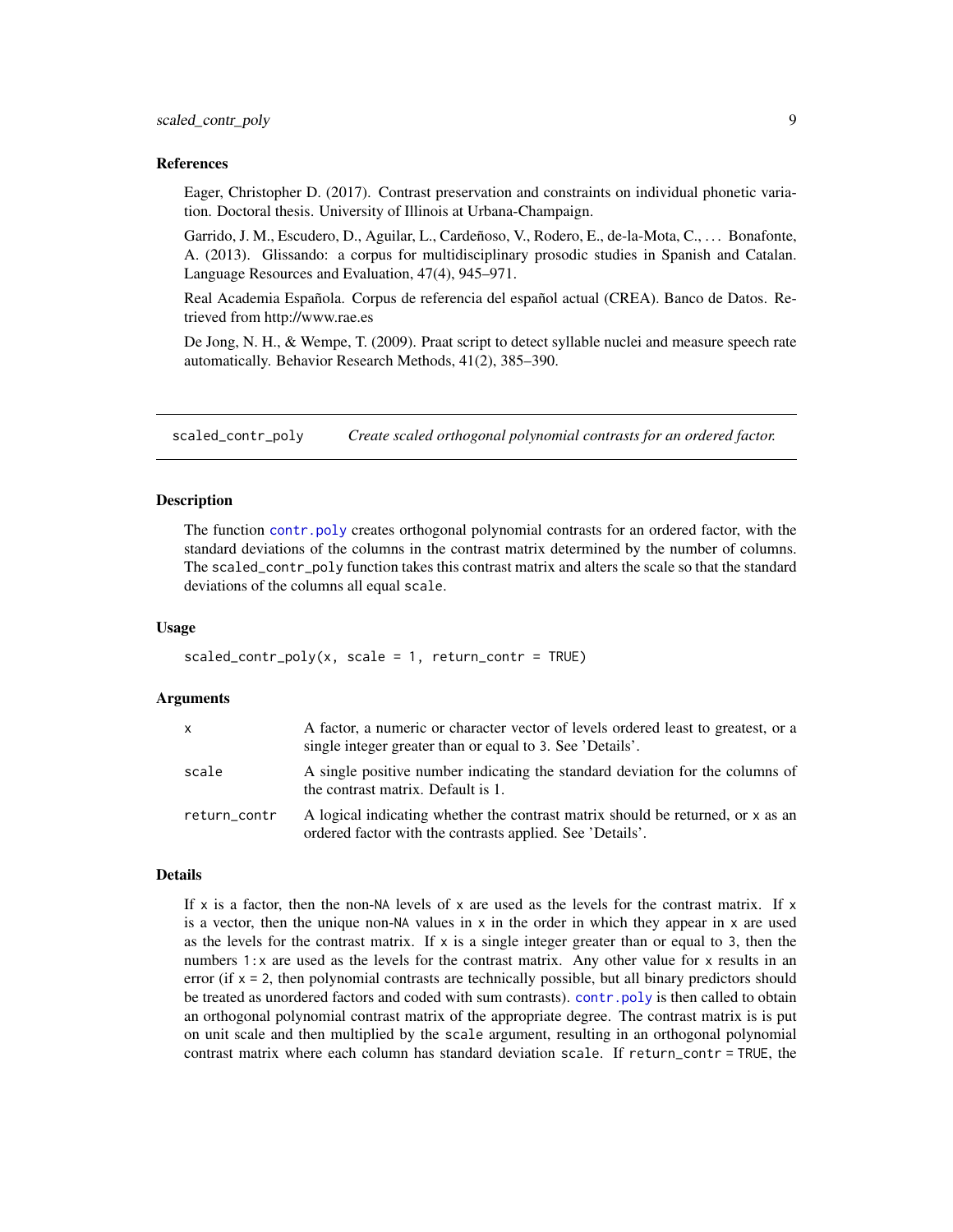<span id="page-9-0"></span>contrast matrix is returned. If return\_contr = FALSE, then x is coerced to an ordered factor with the contrast matrix applied, and  $x$  is returned. NA is never assigned as a level in the contrast matrix or in the factor returned by the function, but NA values in x are not removed in the factor returned when return\_contr = FALSE.

#### Value

If return\_contr = TRUE a scaled orthogonal polynomial contrast matrix is returned. If return\_contr = FALSE, then a factor with the scaled orthogonal polynomial contrasts is returned.

#### Author(s)

Christopher D. Eager <eager.stats@gmail.com>

#### See Also

[named\\_contr\\_sum](#page-3-1) for unordered factors.

#### Examples

```
f \leftarrow factor(rep(c("a", "b", "c"), 5), ordered = TRUE)contrasts(f) <- contr.poly(3)
# difference in contrasts
contrasts(f)
scaled_contr_poly(f)
scaled\_contr\_poly(f, scale = 0.5)# different options for 'x'
scaled_contr_poly(levels(f))
scaled_contr_poly(3)
scaled_contr_poly(c(2, 5, 6))
# return factor
f2 <- scaled_contr_poly(f, return_contr = FALSE)
f2
```
<span id="page-9-1"></span>scale\_by *Center and scale a continuous variable conditioning on factors.*

#### Description

scale\_by centers and scales a numeric variable within each level of a factor (or the interaction of several factors).

#### Usage

```
scale_by(object = NULL, data = NULL, scale = 1)
```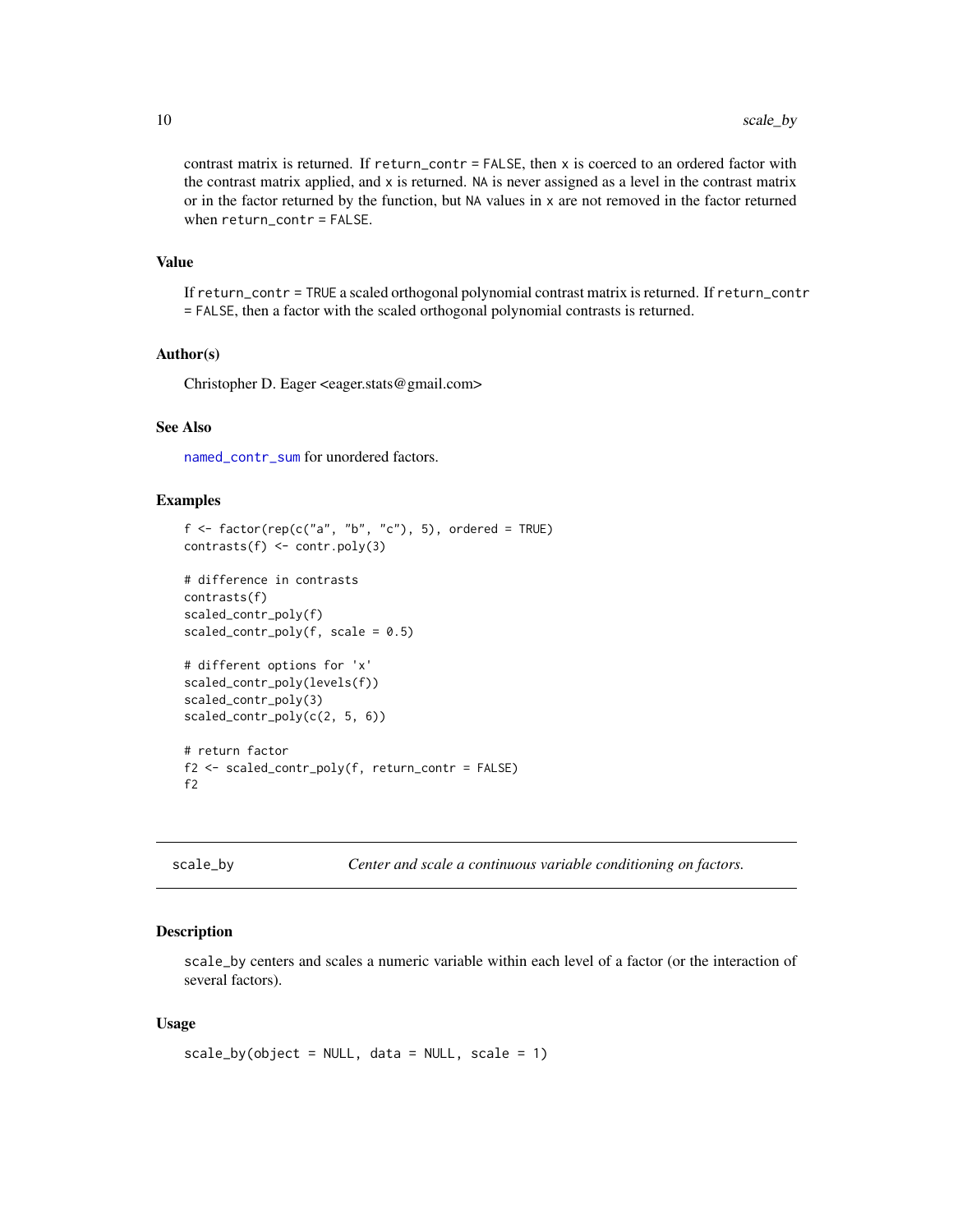#### <span id="page-10-0"></span>scale\_by 11

#### **Arguments**

| object | A formula whose left hand side indicates a numeric variable to be scaled and<br>whose right hand side indicates factors to condition this scaling on; or the result<br>of a previous call to scale_by or the pred attribute of a previous call. See<br>'Details'.                                                                                                   |
|--------|---------------------------------------------------------------------------------------------------------------------------------------------------------------------------------------------------------------------------------------------------------------------------------------------------------------------------------------------------------------------|
| data   | A data frame containing the numeric variable to be scaled and the factors to<br>condition on.                                                                                                                                                                                                                                                                       |
| scale  | Numeric (default 1). The desired standard deviation for the numeric variable<br>within-factor-level. If the numeric variable is a matrix, then scale must have<br>either one element (used for all columns), or as many elements as there are<br>columns in the numeric variable. To center the numeric variable without scaling,<br>set scale to 0. See 'Details'. |

#### Details

First, the behavior when object is a formula and scale = 1 is described. The left hand side of the formula must indicate a numeric variable to be scaled. The full interaction of the variables on the right hand side of the formula is taken as the factor to condition scaling on (i.e. it doesn't matter whether they are separated with  $+$ ,  $\cdot$ , or  $\star$ ). For the remainder of this section, the numeric variable will be referred to as x and the full factor interaction term will be referred to as facs.

First, if facs has more than one element, then a new factor is created as their full interaction term. When a factor has NA values, NA is treated as a level. For each level of the factor which has at least two unique non-NA x values, the mean of x is recorded as the level's center and the standard deviation of x is recorded as the level's scale. The mean of these centers is recorded as new\_center and the mean of these scales is recorded as new\_scale, and new\_center and new\_scale are used as the center and scale for factor levels with fewer than two unique non-NA x values. Then for each level of the factor, the level's center is subtracted from its x values, and the result is divided by the level's scale. The result is that any level with more than two unique non-NA x values now has mean 0 and standard deviation 1, and levels with fewer than two are placed on a similar scale (though their standard deviation is undefined). Note that the overall standard deviation of the resulting variable (or standard deviations if  $x$  is a matrix) will not be exactly 1 (but will be close). The interpretation of the variable is how far an observation is from its level's average value for x in terms of within-level standard deviations.

If scale =  $\theta$ , then only centering (but not scaling) is performed. If scale is neither  $\theta$  nor 1, then x is scaled such that the standard deviation within-level is scale. Note that this is different than the scale argument to [scale](#page-0-0) which specifies the number the centered variable is divided by (which is the inverse of the use here). If x is a matrix with more than one column, then scale must either be a vector with an element for each column of x or a single number which will be used for all columns. If any element of scale is 0, then all elements are treated as 0. No element in scale can be negative.

If object is not a formula, it must be a numeric variable which resulted from a previous scale\_by call, or the pred attribute of such a numeric variable. In this case, scale is ignored, and  $x$  in data is scaled using the formula, centers and scales in object (with new levels treated using new\_center and new\_scale).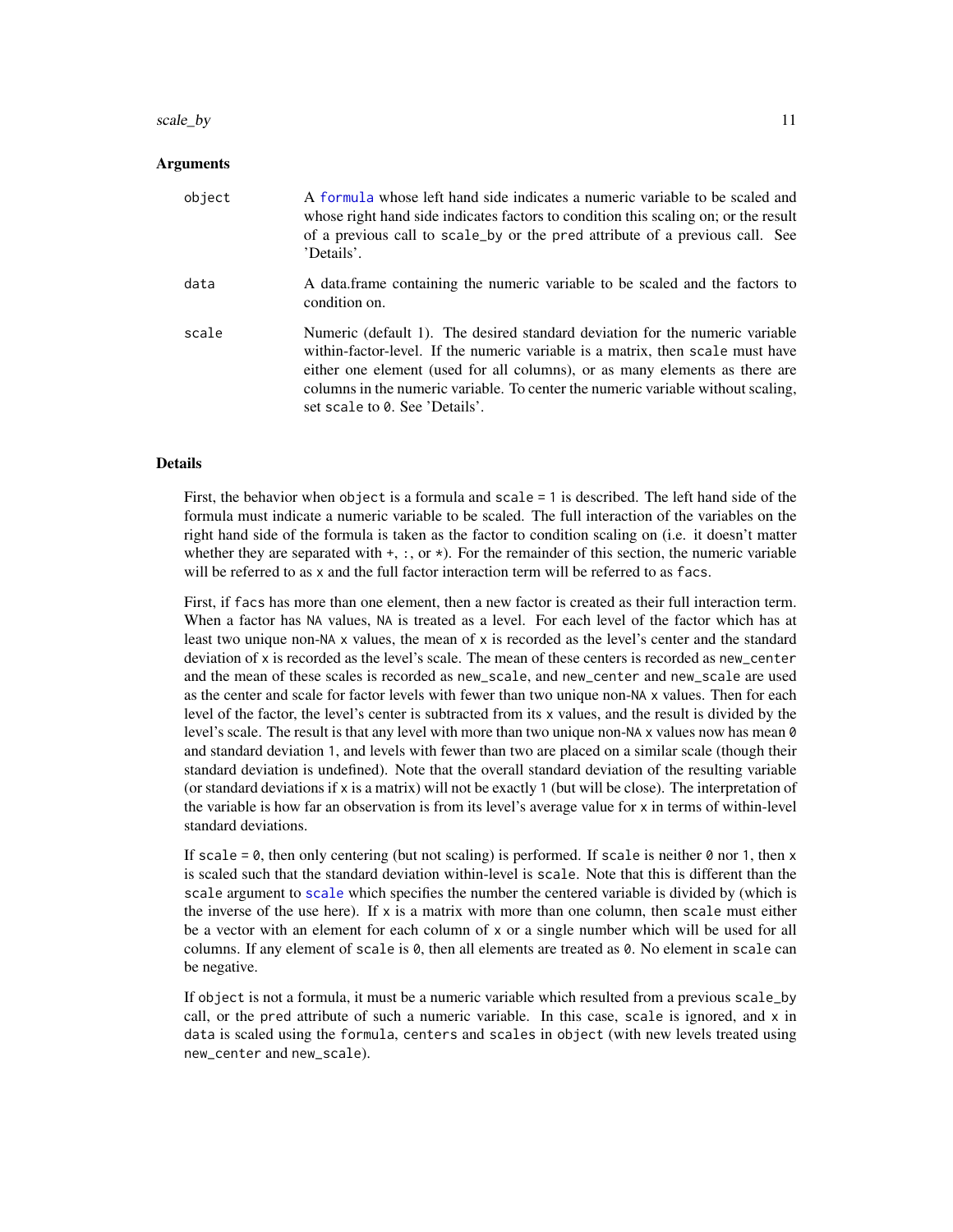A numeric variable which is conditionally scaled within each level of the conditioning factor(s), with standard deviation scale. It has an additional class scaledby, as well as an attribute pred with class scaledby\_pred, which is a list containing the formula, the centers and scales for known factor levels, and the center and scale to be applied to new factor levels. The variable returned can be used as the object argument in future calls to scale\_by, as can its pred attribute.

#### Author(s)

Christopher D. Eager <eager.stats@gmail.com>

#### See Also

[scale](#page-0-0).

#### Examples

```
dat <- data.frame(
 f1 = rep(c("a", "b", "c"), c(5, 10, 20)),x1 = \text{norm}(35, \text{rep}(c(1, 2, 3), c(5, 10, 20)),rep(c(.5, 1.5, 3), c(5, 10, 20))))
dat$x1_scaled <- scale(dat$x1)
dat$x1_scaled_by_f1 <- scale_by(x1 ~ f1, dat)
mean(dat$x1)
sd(dat$x1)
with(dat, tapply(x1, f1, mean))
with(dat, tapply(x1, f1, sd))
mean(dat$x1_scaled)
sd(dat$x1_scaled)
with(dat, tapply(x1_scaled, f1, mean))
with(dat, tapply(x1_scaled, f1, sd))
mean(dat$x1_scaled_by_f1)
sd(dat$x1_scaled_by_f1)
with(dat, tapply(x1_scaled_by_f1, f1, mean))
with(dat, tapply(x1_scaled_by_f1, f1, sd))
newdata <- data.frame(
 f1 = c("a", "b", "c", "d"),
 x1 = rep(1, 4)newdata$x1_pred_scaledby <- scale_by(dat$x1_scaled_by_f1, newdata)
newdata
```
### Value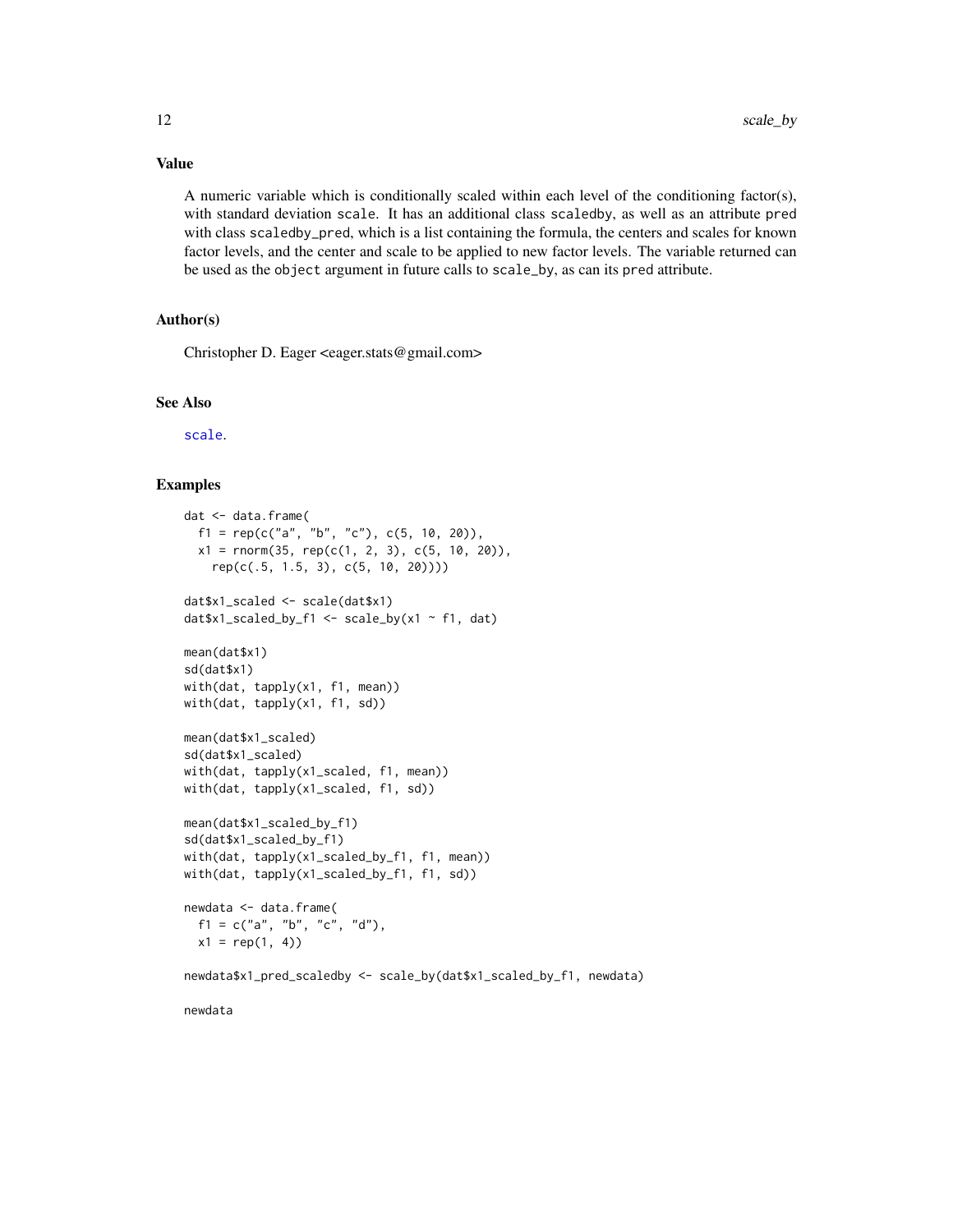<span id="page-12-1"></span><span id="page-12-0"></span>

#### Description

Create a [standardized](#page-15-1) object which places all variables in data on the same scale based on formula, making regression output easier to interpret. For mixed effects regressions, this also offers computational benefits, and for Bayesian regressions, it also makes determining reasonable priors easier.

#### Usage

```
standardize(formula, data, family = gaussian, scale = 1, offset, ...)
```
#### Arguments

| formula | A regression formula.                                                                                                                                                                                                                      |
|---------|--------------------------------------------------------------------------------------------------------------------------------------------------------------------------------------------------------------------------------------------|
| data    | A data frame containing the variables in formula.                                                                                                                                                                                          |
| family  | A regression family (default gaussian).                                                                                                                                                                                                    |
| scale   | The desired scale for the regression frame. Must be a single positive number.<br>See 'Details'.                                                                                                                                            |
| offset  | An optional offset vector. Offsets can also be included in the formula (e.g. y<br>$\sim$ x + of fset(o)), but if this is done, then the column o (in this example) must<br>be in any data frame passed as the newdata argument to predict. |
| .       | Currently unused. If na. action is specified in and is anything other than<br>na. pass, a warning is issued and the argument argument is ignored.                                                                                          |

#### Details

First model. frame is called. Then, if family = gaussian, the response is checked to ensure that it is numeric and has more than two unique values. If [scale\\_by](#page-9-1) is used on the response in formula, then the scale argument to scale\_by is ignored and forced to 1. If [scale\\_by](#page-9-1) is not called, then [scale](#page-0-0) is used with default arguments. The result is that gaussian responses are on unit scale (i.e. have mean 0 and standard deviation 1), or, if scale by is used on the left hand side of formula, unit scale within each level of the specified conditioning factor. Offsets in gaussian models are divided by the standard deviation of the the response prior to scaling (within-factor-level if [scale\\_by](#page-9-1) is used on the response). In this way, if the transformed offset is added to the transformed response, and then placed back on the response's original scale, the result would be the same as if the untransformed offset had been added to the un-transformed response. For all other values for family, the response and offsets are not checked. If offsets are used within the formula, then they will be in the formula and data elements of the [standardized](#page-15-1) object. If the offset argument to the standardize function is used, then the offset provided in the argument will be in the offset element of the [standardized](#page-15-1) object (scaled if family = gaussian).

For the other predictors in the formula, first any random effects grouping factors in the formula are coerced to factor and unused levels are dropped. The levels of the resulting factor are then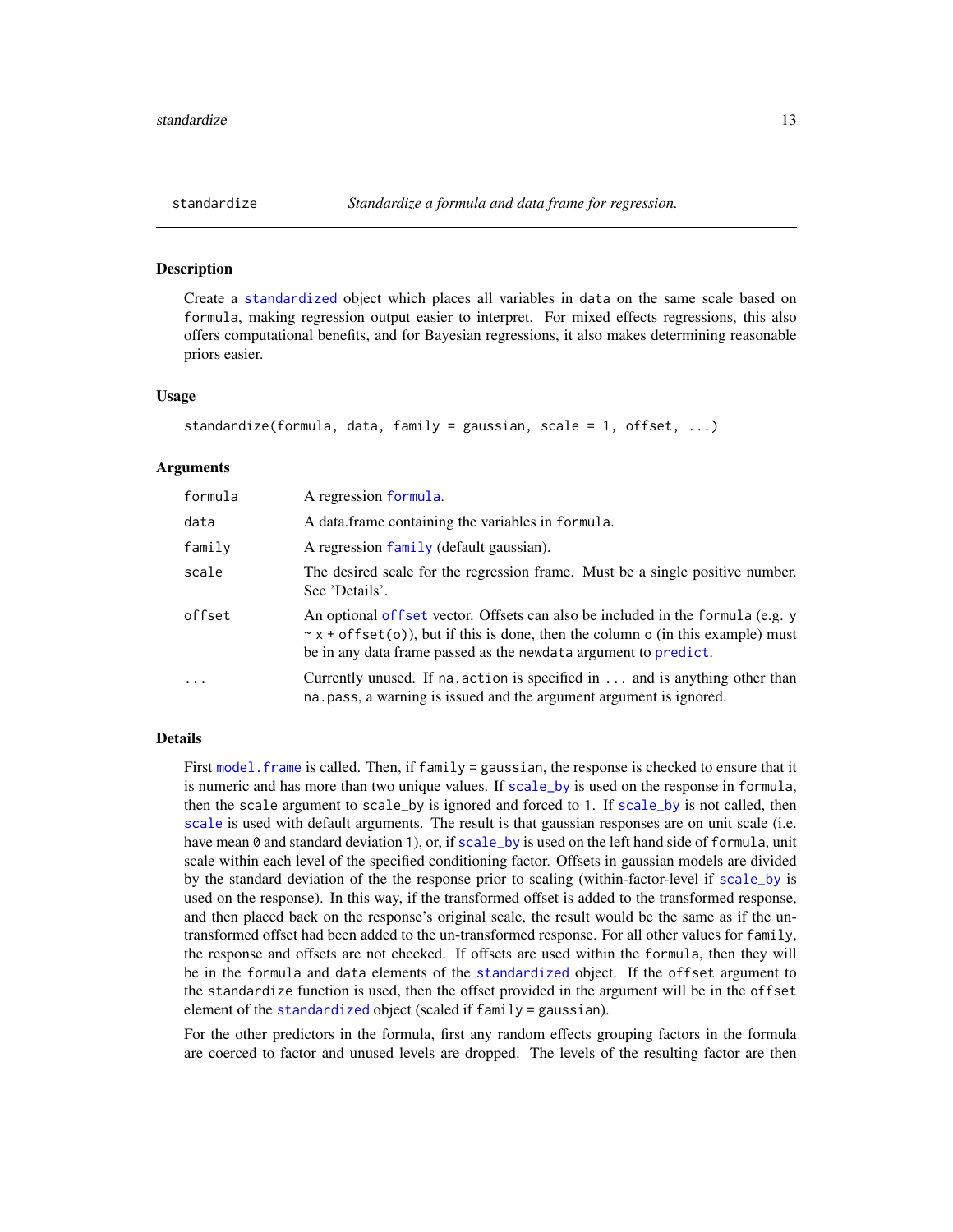<span id="page-13-0"></span>recorded in the groups element. Then for the remaining predictors, regardless of their original class, if they have only two unique non-NA values, they are coerced to unordered factors. Then, [named\\_contr\\_sum](#page-3-1) and [scaled\\_contr\\_poly](#page-8-1) are called for unordered and ordered factors, respectively, using the scale argument provided in the call to standardize as the scale argument to the contrast functions. For numeric variables, if the variable contains a call to [scale\\_by](#page-9-1), then, regardless of whether the call to [scale\\_by](#page-9-1) specifies scale, the value of scale in the call to standardize is used. If the numeric variable does not contain a call to [scale\\_by](#page-9-1), then [scale](#page-0-0) is called, ensuring that the result has standard deviation scale.

With the default value of scale = 1, the result is a [standardized](#page-15-1) object which contains a formula and data frame (and offset vector if the offset argument to the standardize function was used) which can be used to fit regressions where the predictors are all on a similar scale. Its data frame has numeric variables on unit scale, unordered factors with named sum sum contrasts, and ordered factors with orthogonal polynomial contrasts on unit scale. For gaussian regressions, the response is also placed on unit scale. If  $scale = 0.5$  (for example), then gaussian responses would still be placed on unit scale, but unordered factors' named sum contrasts would take on values -0.5, 0, 0.5 rather than -1, 0, 1, the standard deviation of each column in the contrast matrices for ordered factors would be 0.5 rather than 1, and the standard deviation of numeric variables would be 0.5 rather than 1 (within-factor-level in the case of [scale\\_by](#page-9-1) calls).

#### Value

A [standardized](#page-15-1) object. The formula, data, and offset elements of the object can be used in calls to regression functions.

#### Note

The [scale\\_by](#page-9-1) function is supported so long as it is not nested within other function calls. The [poly](#page-0-0) function is supported so long as it is either not nested within other function calls, or is nested as the transformation of the numeric variable in a scale by call. If [poly](#page-0-0) is used, then the 1 smeans function will yield misleading results (as would normally be the case).

In previous versions of standardize (v0.2.0 and earlier), na.action could be specified. Starting with v0.2.1, specifying something other than na.pass is ignored with a warning. Use of na.omit and na.exclude should be done when calling regression fitting functions using the elements returned in the [standardized](#page-15-1) object.

#### Author(s)

Christopher D. Eager <eager.stats@gmail.com>

#### See Also

For scaling and contrasts, see [scale](#page-0-0), [scale\\_by](#page-9-1), [named\\_contr\\_sum](#page-3-1), and [scaled\\_contr\\_poly](#page-8-1). For putting new data into the same space as the standardized data, see [predict](#page-5-1). For the elements in the returned object, see [standardized](#page-15-1).

#### Examples

```
dat \leq expand.grid(ufac = letters[1:3], ofac = 1:3)
dat <- as.data.frame(lapply(dat, function(n) rep(n, 60)))
```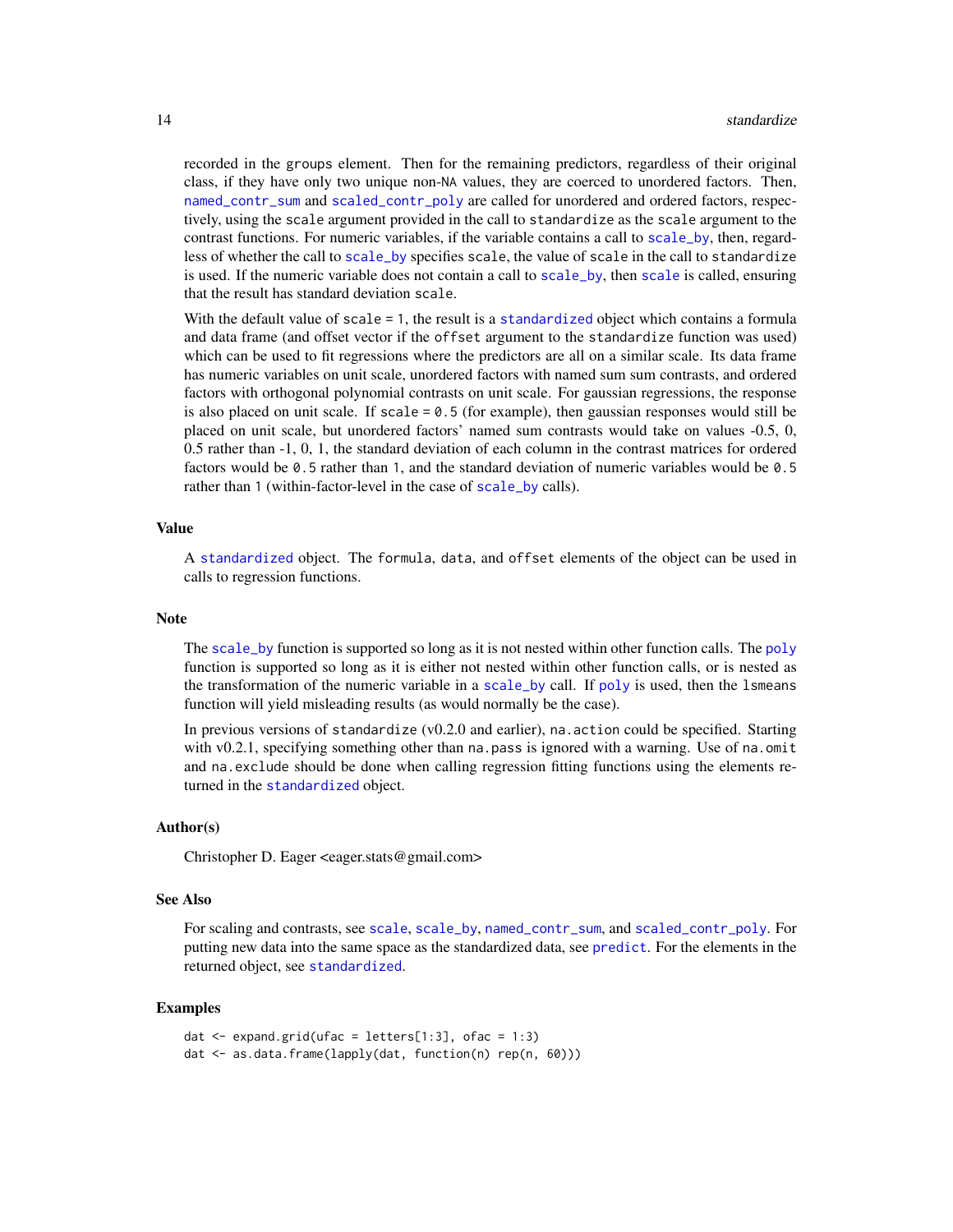```
dat$ofac <- factor(dat$ofac, ordered = TRUE)
dat$x <- rpois(nrow(dat), 5)
dat$z <- rnorm(nrow(dat), rep(rnorm(30), each = 18), rep(runif(30), each = 18))
dat$subj < - rep(1:30, each = 18)dat$y <- rnorm(nrow(data), -2, 5)
sobj <- standardize(y \sim log(x + 1) + scale_by(z \sim subj) + ufac + ofac +
  (1 | subj), dat)
sobj
sobj$formula
head(dat)
head(sobj$data)
sobj$contrasts
sobj$groups
mean(sobj$data$y)
sd(sobj$data$y)
mean(sobj$data$log_x.p.1)
sd(sobj$data$log_x.p.1)
with(sobj$data, tapply(z_scaled_by_subj, subj, mean))
with(sobj$data, tapply(z_scaled_by_subj, subj, sd))
sobj <- standardize(y \sim log(x + 1) + scale_by(z \sim subj) + ufac + ofac +
  (1 | subj), dat, scale = 0.5)
sobj
sobj$formula
head(dat)
head(sobj$data)
sobj$contrasts
sobj$groups
mean(sobj$data$y)
sd(sobj$data$y)
mean(sobj$data$log_x.p.1)
sd(sobj$data$log_x.p.1)
with(sobj$data, tapply(z_scaled_by_subj, subj, mean))
with(sobj$data, tapply(z_scaled_by_subj, subj, sd))
## Not run:
mod <- lmer(sobj$formula, sobj$data)
# this next line causes warnings about contrasts being dropped, but
# these warnings can be ignored (i.e. the statement still evaluates to TRUE)
all.equal(predict(mod, newdata = predict(sobj, dat)), fitted(mod))
## End(Not run)
```
standardize.news *Print the version history of the* standardize *package.*

#### Description

Print the version history of the standardize package.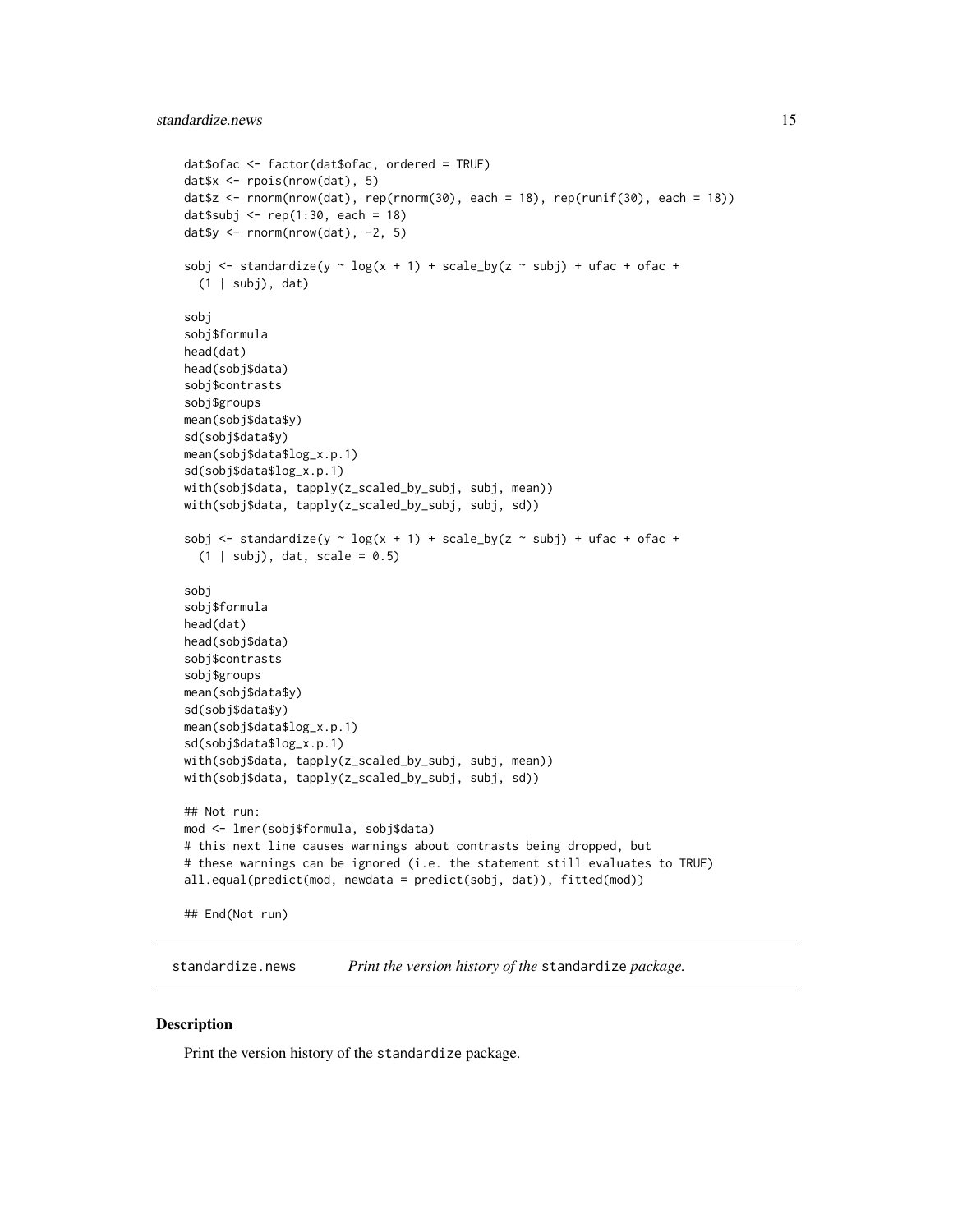#### <span id="page-15-0"></span>Usage

standardize.news()

#### Value

The function prints the changes and new features for each version of the package (starting with the newest version).

#### Author(s)

Christopher D. Eager <eager.stats@gmail.com>

#### Examples

standardize.news()

<span id="page-15-1"></span>

| standardized-class | Class standardized containing regression variables in a standard- |
|--------------------|-------------------------------------------------------------------|
|                    | ized space.                                                       |

#### Description

The [standardize](#page-12-1) function returns a list of class standardized, which has a print method, and which can additionally be used to place new data into the same standardized space as the data passed in the call to [standardize](#page-12-1) using the [predict](#page-5-1) function. The standardized list contains the following elements.

#### Details

call The call to [standardize](#page-12-1) which created the object.

scale The scale argument to [standardize](#page-12-1).

- formula The regression formula in standardized space (with new names) which can be used along with the data element to fit regressions. It has an attribute standardized. scale which is the same as the scale element of the object (this allows users and package developers to write regression-fitting functions which can tell if the input is from a standardized object).
- family The regression family.
- data A data frame containing the regression variables in a standardized space (renamed to have valid variable names corresponding to those in the formula element).
- offset The offset passed through the offset argument to [standardize](#page-12-1) (scaled if family = gaussian), or NULL if the offset argument was not used.
- pred A list containing unevaluated calls which allow the [predict](#page-5-1) method to work.
- variables A data frame with the name of the original variable, the corresponding name in the standardized data frame and formula, and the class of the variable in the standardized data frame.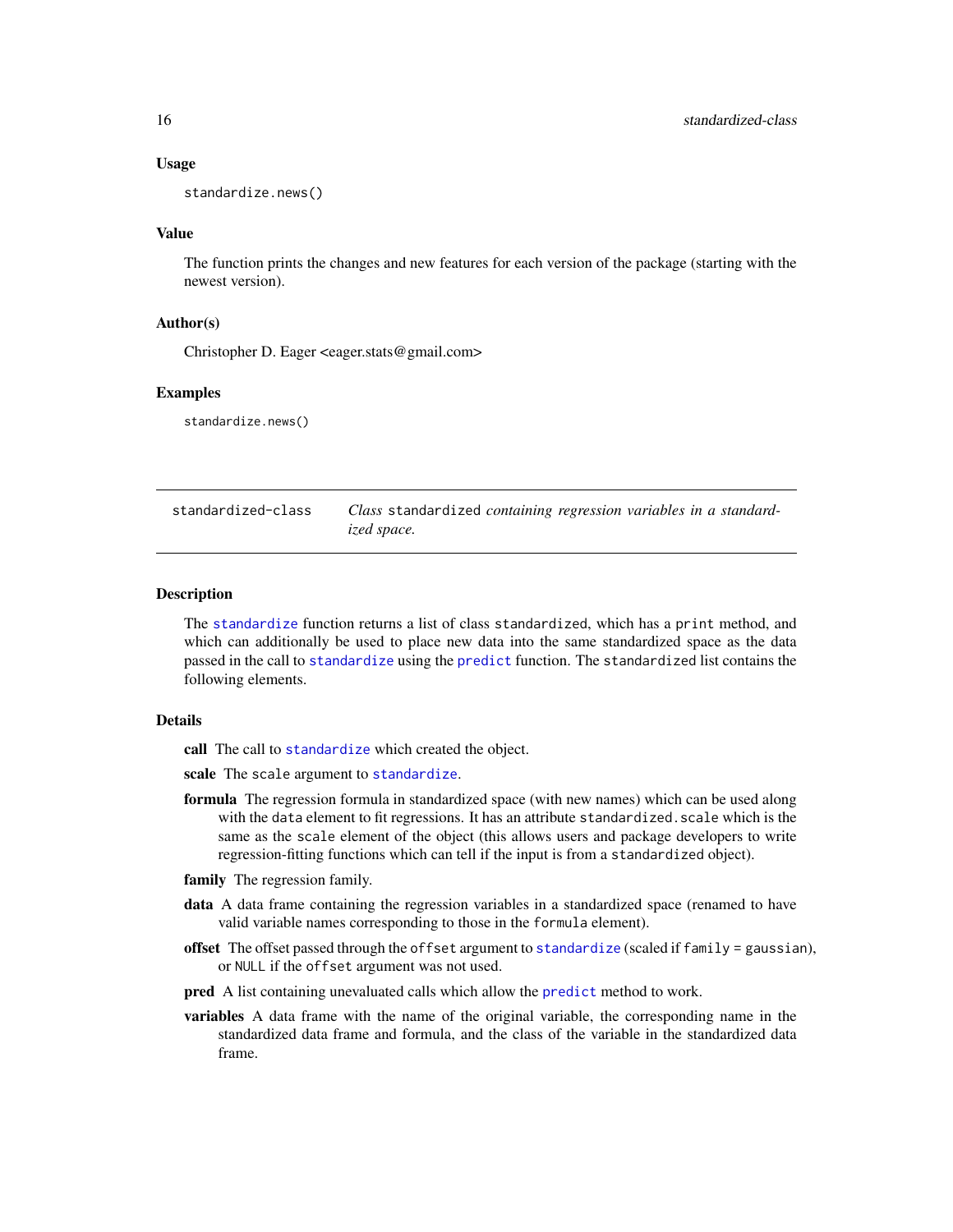- <span id="page-16-0"></span>contrasts A named list of contrasts for all factors included as predictors, or NULL if no predictors are factors.
- groups A named list of levels for random effects grouping factors, or NULL if there are no random effects.

In the variables data frame, the Variable column contains the name of the variable in the original formula passed to [standardize](#page-12-1). The Standardized Name column contains the name of the variable in the standardized formula and data frame. The original variable name is altered such that the original name is still recoverable but is also a valid variable name for regressions run using the formula and data elements of the standardized object. For example,  $exp(x)$  would become  $exp_x$  and  $log(x + 1)$  would become  $log_x p.1$ . If the indicator function is used, this can lead to a long and possibly difficult to interpret name; e.g.  $I(x1 > 0 & x2 < 0)$  would become  $I_x$ 1.g.0.a.x2.1.0. In such cases, it is better to create the variable explicitly in the data frame and give it a meaningful name; in this case, something like mydata\$x1Pos\_x2Neg <-mydata\$x1 > 0 & mydata\$x2 < 0, and then use x1Pos\_x2Neg in the call to [standardize](#page-12-1). The Class column in the variables data frame takes the following values (except for non-gaussian responses, which are left unaltered, and so may have a different class; the class for the response is always preceded by response.).

numeric A numeric vector.

**[poly](#page-0-0)** A numeric matrix resulting from a call to poly.

scaledby A numeric vector resulting from a call to [scale\\_by](#page-9-1).

scaledby.[poly](#page-0-0) A numeric matrix resulting from a call to poly nested within a call to [scale\\_by](#page-9-1).

factor An unordered factor.

ordered An ordered factor.

group A random effects grouping factor.

offset If the offset function was used within the formula passed to [standardize](#page-12-1), then the variable is numeric and labeled as offset. The formula element of the standardize object contains offset calls to ensure regression fitting functions use them properly. If the offset argument was used in the call to [standardize](#page-12-1) (rather than putting offset calls in the formula), then the offset is not in the variables data frame (it is in the offset element of the standardized object).

The standardized object has a printing method which displays the call, formula, and variable frame along with an explanation of the standardization. The [is.standardized](#page-2-1) function returns TRUE if an object is the result of a call to [standardize](#page-12-1) and FALSE otherwise. The [predict](#page-5-1) method places new data into the same standardized space as the data passed to the original [standardize](#page-12-1) call.

#### Author(s)

Christopher D. Eager <eager.stats@gmail.com>